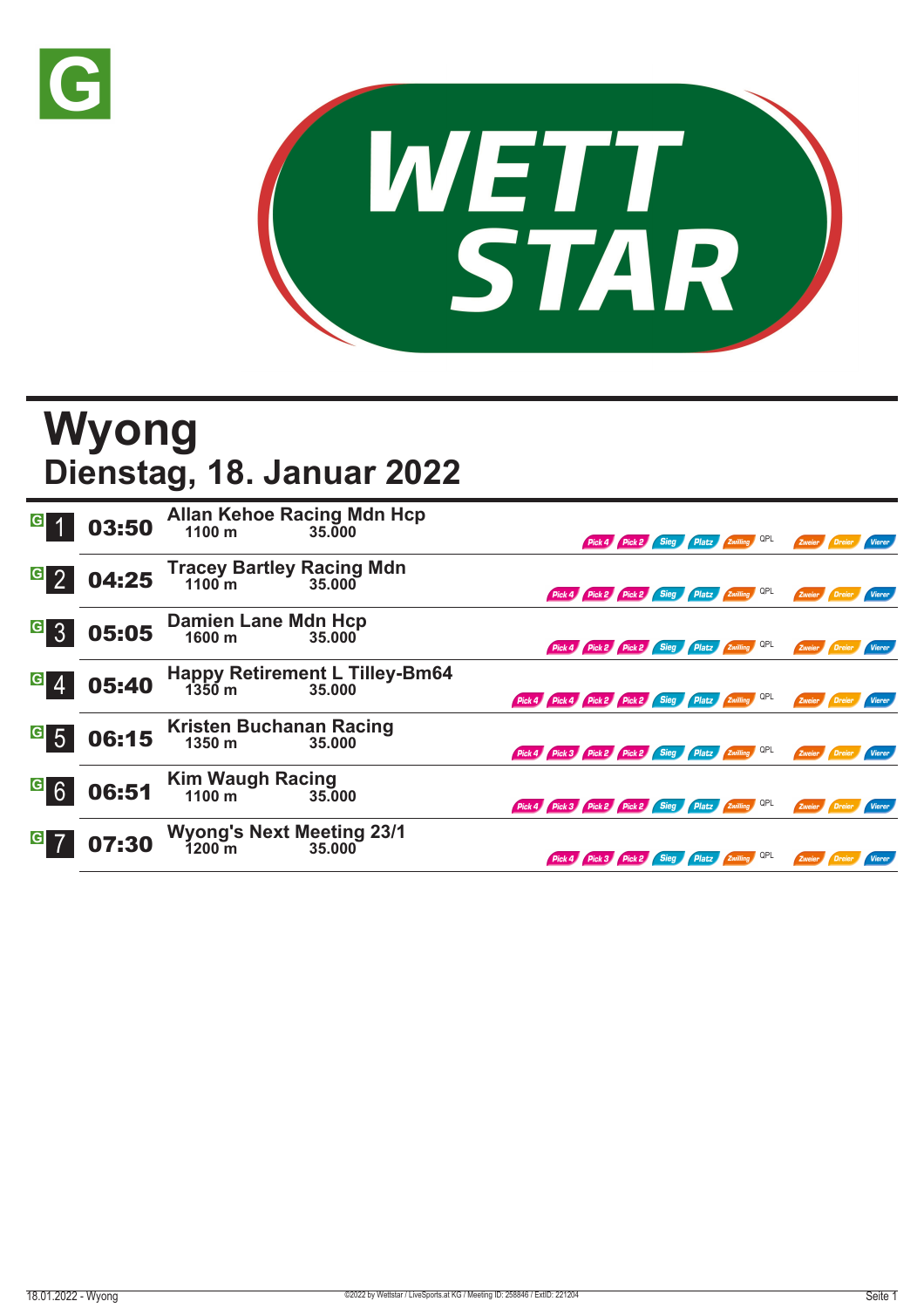$\overline{\phantom{0}}$ 

## **18.01.2022 - Wyong** Rennen # 7 **Seite 2 WANN STARTET IHR PFERD...**

| A Fortunate Lass       | <b>Currency Queen</b> | Hit The High Note    | Mishka Magic            |     | <b>Shocking Force</b> |  |
|------------------------|-----------------------|----------------------|-------------------------|-----|-----------------------|--|
| A Real Riot            | Dancing Dollar        | <b>Hollow Dollar</b> | Miss Bosetti            |     | Silver Thorn          |  |
| Acoustix               | Danish Prince         | <b>Hot Press</b>     | Mon Amore               |     | Sirius Girl           |  |
| Allez Rev              | Danzette              | Icing On The Cake    | Mosht Up                |     | Spot On Ready         |  |
| Amber One              | Dawn Flight           | Jaxon's Day          | My Girl Rocks           |     | Squiggles             |  |
| American Salute        | Dreaming For More     | Just A Tiff          | New York Gal            |     | Starboreta            |  |
| Apex                   | Fenech                | Jutland              | Out Wrapped             |     | Stormborn             |  |
| Arbitration            | Finnman               | Keen Contributer     | Penopera                | 6.7 | Summerbeel            |  |
| Beatbox                | Flucuate              | Kermantic            | Per Ivv                 |     | Superstasia           |  |
| <b>Beckons</b>         | Georgian Bay          | Kung Fu Mushu        | <b>Phoenix Flyer</b>    |     | Symo's Girl           |  |
| <b>Belleplaine</b>     | Hamaki                | Lady Out Of Reach    | <b>Preferred Choice</b> |     | Syracuse              |  |
| Buzz                   | Handsome King         | Louder               | Reach For Gold          |     | Tailoring             |  |
| <b>Chief Conductor</b> | Hat Head              | Lucky Sun            | Reateros                |     | Tanzimat              |  |
| Confessed              | Hello Sunshine        | Mabel                | Rejoiced                |     | Telluride             |  |
| Cosmic Miss            | Higgins               | Mexican Standoff     | Riva Del Sol            |     | Testimonial           |  |
|                        |                       |                      |                         |     |                       |  |

## **WANN STARTET IHR JOCKEY / FAHRER...**

| Andrew Gibbons<br>Chris C Williams<br>Dylan Gibbons<br>Jackson Searle<br>Jason Collett<br>Josh Parr<br>Keagan Latham<br>Mikayla Weir | $6^{\circ}$<br>4,5<br>4,5<br>,2,3,4,5,7<br>2,6<br>1,2,3 | A Morgan<br><b>B</b> Spriggs<br>Christian Reith<br>Ellen Hennessy<br><b>Jake Barrett</b><br>Jay Ford<br>K Jennings<br>Louise Day<br>Reece Jones | 2.5<br>3,4,7<br>2,3,6,7<br>3,4,5,6 | Alvsha Collett<br>Cejay Graham<br>Darryl Mclellan<br>J Taylor<br>James P Innes<br>Jenny Duggan<br>Kathy O'hara<br>Madi Derrick<br>Regan Bayliss | 1,2,5,7<br>5,6<br>1,2,7 |  |  |  |
|--------------------------------------------------------------------------------------------------------------------------------------|---------------------------------------------------------|-------------------------------------------------------------------------------------------------------------------------------------------------|------------------------------------|-------------------------------------------------------------------------------------------------------------------------------------------------|-------------------------|--|--|--|
| S Lisnyy<br>Tommy Berry                                                                                                              | 1,4,6,7<br>,2,4,5,6,7                                   | Tim Clark<br>Winona Costin                                                                                                                      | 1,2,5,7                            | <b>Tom Sherry</b>                                                                                                                               | 2,3,6,7                 |  |  |  |

## **WANN STARTET IHR TRAINER...**

| Amanda Davis              |   | Annabel Neasham               |           | <b>Anthony Cummings</b> | 3,6     | <b>Blake Fitzpatrick</b> |       |
|---------------------------|---|-------------------------------|-----------|-------------------------|---------|--------------------------|-------|
| <b>Brad Widdup</b>        | 5 | Ciaron Maher & David Eustac 2 |           | <b>Clarry Conners</b>   |         | Con Karakatsanis         |       |
| Craig Carmody             |   | D Rilev                       |           | Damien Lane             | 5,6     | Darryll Kell             |       |
| G Ryan & S Alexiou        |   | G Waterhouse & A Bott         | 1.6       | Gary Moore              |         | Gary Portelli            |       |
| J M Austin                |   | James Cummings                | 1,2,5,6,7 | Jason Covle             | 1,2,6,7 | Jay Hopkins              |       |
| John Bannister            |   | John Cooper                   |           | John O'Shea             |         | Joseph Pride             |       |
| Kim Waugh                 |   | Kris Lees                     |           | Marc Conners            |         | Mark De Montfort         |       |
| Mark Minervini            |   | Mark Newnham                  | 2.6       | Matthew Dunn            |         | Matthew Smith            |       |
| Michael & Wayne & John Ha |   | Nathan Dovle                  |           | Nicole Hudson           |         | P N Mills                |       |
| Paul Perry                |   | Peter & Paul Snowden          | 1,2,5,6,7 | R & M Freedman          |         | <b>Richard Litt</b>      |       |
| Robert Quinn              |   | Rodney Bailey                 |           | Rodney Ollerton         |         | S G Morton               |       |
| Sam Kavanagh              |   | Sara Rvan                     |           | Scott Singleton         |         | Stephen Farley           |       |
| Stephen Schofield         |   | Steven Sampson                |           | Tracey Bartley          |         | Wavne Seelin             | 1,3,4 |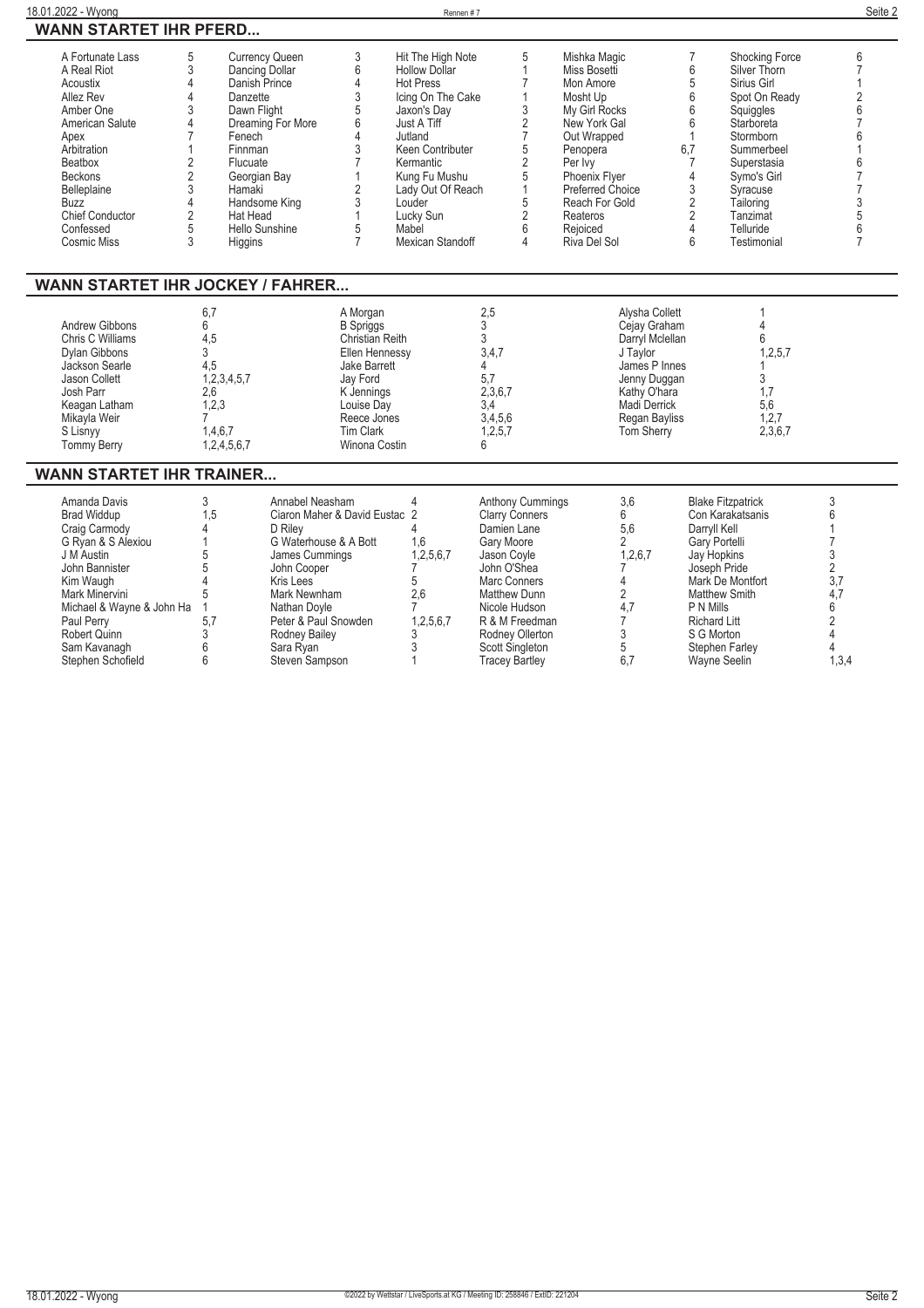| 18.01.2022 - Wyong      |                                                                                                             | Rennen#1                                                  | Seite 3 |
|-------------------------|-------------------------------------------------------------------------------------------------------------|-----------------------------------------------------------|---------|
| $\overline{\mathsf{G}}$ | 1100 m<br>35.000                                                                                            | Allan Kehoe Racing Mdn Hcp<br>Rennpreis: 35.000           |         |
|                         | 03:50                                                                                                       |                                                           |         |
| 1100                    | QPL<br><b>Sieg</b><br><b>Platz</b><br>Zwilling                                                              | Pick 2 Pick 4<br><b>Dreier</b><br><b>Vierer</b><br>Zweier |         |
| 4<br>58.0               | Verzenay<br>3j. b S (All Too Hard - Bollinger Rose)<br>Trainer: Brad Widdup<br>Q                            |                                                           |         |
| Box: 5<br>ML: 6,0       | <b>Alysha Collett</b>                                                                                       |                                                           |         |
| $\mathbf 2$<br>57.5     | <b>Georgian Bay</b><br>3j. b S (Snitzel - There's Only One)<br>Trainer: G Ryan & S Alexiou<br>×             |                                                           |         |
| Box: 9<br>ML: 31,0      | <b>Keagan Latham</b>                                                                                        |                                                           |         |
| 3<br>57.5               | <b>Hollow Dollar</b><br>3j. b S (Swiss Ace - Turn On Sixpence)<br>Trainer: Jason Coyle<br>×                 |                                                           |         |
| Box: 1<br>ML: 6,0       | Kathy O'hara                                                                                                |                                                           |         |
| 4<br>57.5               | <b>Lady Out Of Reach</b><br>3j. b S (Outreach - Lady Off The Ranch)<br>Trainer: Steven Sampson              |                                                           |         |
| Box: 7<br>ML: 51,0      | <b>James P Innes</b>                                                                                        |                                                           |         |
| 5<br>57.5               | <b>Sirius Girl</b><br>3j. ch S (Deep Field - Sirius Spy)<br>Trainer: Michael & Wayne & John Haw<br>$\theta$ |                                                           |         |
| Box: 4<br>ML: 6,0       | <b>Jason Collett</b>                                                                                        |                                                           |         |
| 6<br>57.5               | <b>Summerbeel</b><br>3j. br S (Savabeel - Summer School)<br>Trainer: G Waterhouse & A Bott<br>ôQ            |                                                           |         |
| Box: 3<br>ML: 44,0      | ۵<br><b>Regan Bayliss</b>                                                                                   |                                                           |         |
| 57                      | <b>Arbitration</b>                                                                                          |                                                           |         |
| H<br>57.0               | 3j. br S (Street Boss - Moderate)<br>Trainer: James Cummings                                                |                                                           |         |
| Box: 10<br>ML: 55,0     | <b>Tim Clark</b>                                                                                            |                                                           |         |
| 8<br>55.0               | <b>Hat Head</b><br>3j. b S (Wandjina - Crezned)<br>Trainer: Wayne Seelin                                    |                                                           |         |
|                         |                                                                                                             |                                                           |         |
| Box: 8<br>ML: 201,0     | <b>S Lisnyy</b>                                                                                             |                                                           |         |
| 9<br>55.0               | <b>Icing On The Cake</b><br>3j. b S (Astern - Gone To Paris)<br>Trainer: Peter & Paul Snowden<br>A          |                                                           |         |
| Box: 2<br>ML: 55,0      | <b>Tommy Berry</b>                                                                                          |                                                           |         |
|                         | <b>Out Wrapped</b><br>4j. b S (Outreach - What A Treat)                                                     |                                                           |         |
| 4<br>U<br>55.0          | Trainer: Darryll Kell<br>Q                                                                                  |                                                           |         |
| Box: 6<br>ML: 15,0      | J Taylor                                                                                                    |                                                           |         |
| Ergebnis:               | Quoten:                                                                                                     |                                                           |         |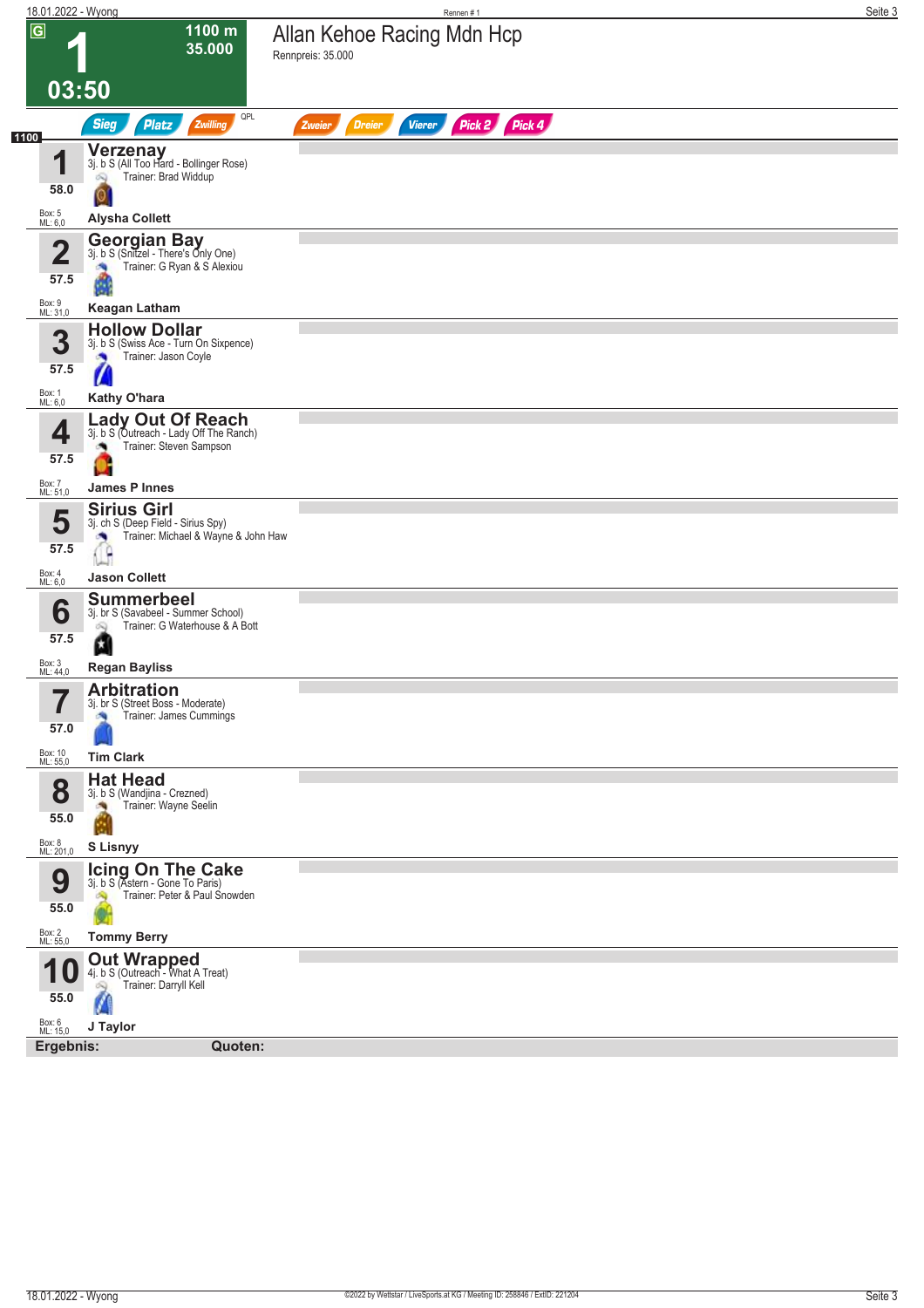| 18.01.2022 - Wyong |                                                                                              | Rennen #2                                                 | Seite 4 |
|--------------------|----------------------------------------------------------------------------------------------|-----------------------------------------------------------|---------|
| $\overline{G}$     | 1100 m<br>35.000                                                                             | <b>Tracey Bartley Racing Mdn</b><br>Rennpreis: 35.000     |         |
|                    | 04:25                                                                                        |                                                           |         |
| 1100               | QPL<br><b>Sieg</b><br><b>Platz</b><br>Zwilling                                               | Pick 2 Pick 2 Pick 4<br><b>Dreier</b><br>Vierer<br>Zweier |         |
| 4                  | Hamaki<br>3j. b H (Winning Rupert - Wabeel)                                                  |                                                           |         |
| 59.5               | Trainer: Peter & Paul Snowden<br>đ.                                                          |                                                           |         |
| Box: 6<br>ML: 5,0  | M.<br><b>Tommy Berry</b>                                                                     |                                                           |         |
| 4                  | Lucky Sun<br>3j. b W (Maurice - Fashion Sniptz)                                              |                                                           |         |
| ∠<br>58.0          | Trainer: Mark Newnham                                                                        |                                                           |         |
| Box: 2<br>ML: 55,0 | <b>Tom Sherry</b>                                                                            |                                                           |         |
| 3                  | <b>Beatbox</b><br>3j. br W (Kuroshio - Street Music)                                         |                                                           |         |
| 57.5               | Trainer: Ciaron Maher & David Eustace<br>×<br>G                                              |                                                           |         |
| Box: 10<br>ML: 7,0 | <b>Keagan Latham</b>                                                                         |                                                           |         |
| 4                  | <b>Chief Conductor</b><br>3j. br H (I Am Invincible - Snitzerland)                           |                                                           |         |
| 57.5               | Trainer: Gary Moore                                                                          |                                                           |         |
| Box: 9<br>ML: 85,0 | <b>Tim Clark</b>                                                                             |                                                           |         |
| 5                  | Kermantic<br>3j. ch W (Kermadec - Poetic Debate)                                             |                                                           |         |
| 57.5               | Trainer: Matthew Dunn<br>Q                                                                   |                                                           |         |
| Box: 4<br>ML: 15,0 | A Morgan                                                                                     |                                                           |         |
| 6                  | <b>Reach For Gold</b><br>3j. ch W (Air Force Blue - Ring Me Ruby)                            |                                                           |         |
| 57.5               | Trainer: Jason Coyle                                                                         |                                                           |         |
| Box: 7<br>ML: 11,0 | J Taylor                                                                                     |                                                           |         |
| 7                  | <b>Reateros</b><br>3j. b/br W (Artie Schiller - Latigo)                                      |                                                           |         |
| 57.5               | Trainer: Richard Litt                                                                        |                                                           |         |
| Box: 8<br>ML: 11,0 | <b>Jason Collett</b>                                                                         |                                                           |         |
| 8                  | <b>Beckons</b><br>3j. br W (Medaglia D'oro - Come Hither)<br>Trainer: James Cummings         |                                                           |         |
| 56.5               |                                                                                              |                                                           |         |
| Box: 1<br>ML: 7,0  | Josh Parr                                                                                    |                                                           |         |
| 9                  | Spot On Ready<br>3j. b W (More Than Ready - Rosnaree)<br>Trainer: Matthew Dunn               |                                                           |         |
| 56.5               |                                                                                              |                                                           |         |
| Box: 5<br>ML: 51,0 | <b>K</b> Jennings                                                                            |                                                           |         |
|                    | <b>Just A Tiff</b><br>3j. br/bl W (Kiss And Make Up - Queen Of Kari<br>Trainer: Joseph Pride |                                                           |         |
| 55.5               |                                                                                              |                                                           |         |
| Box: 3<br>ML: 65,0 | <b>Regan Bayliss</b>                                                                         |                                                           |         |
| Ergebnis:          | Quoten:                                                                                      |                                                           |         |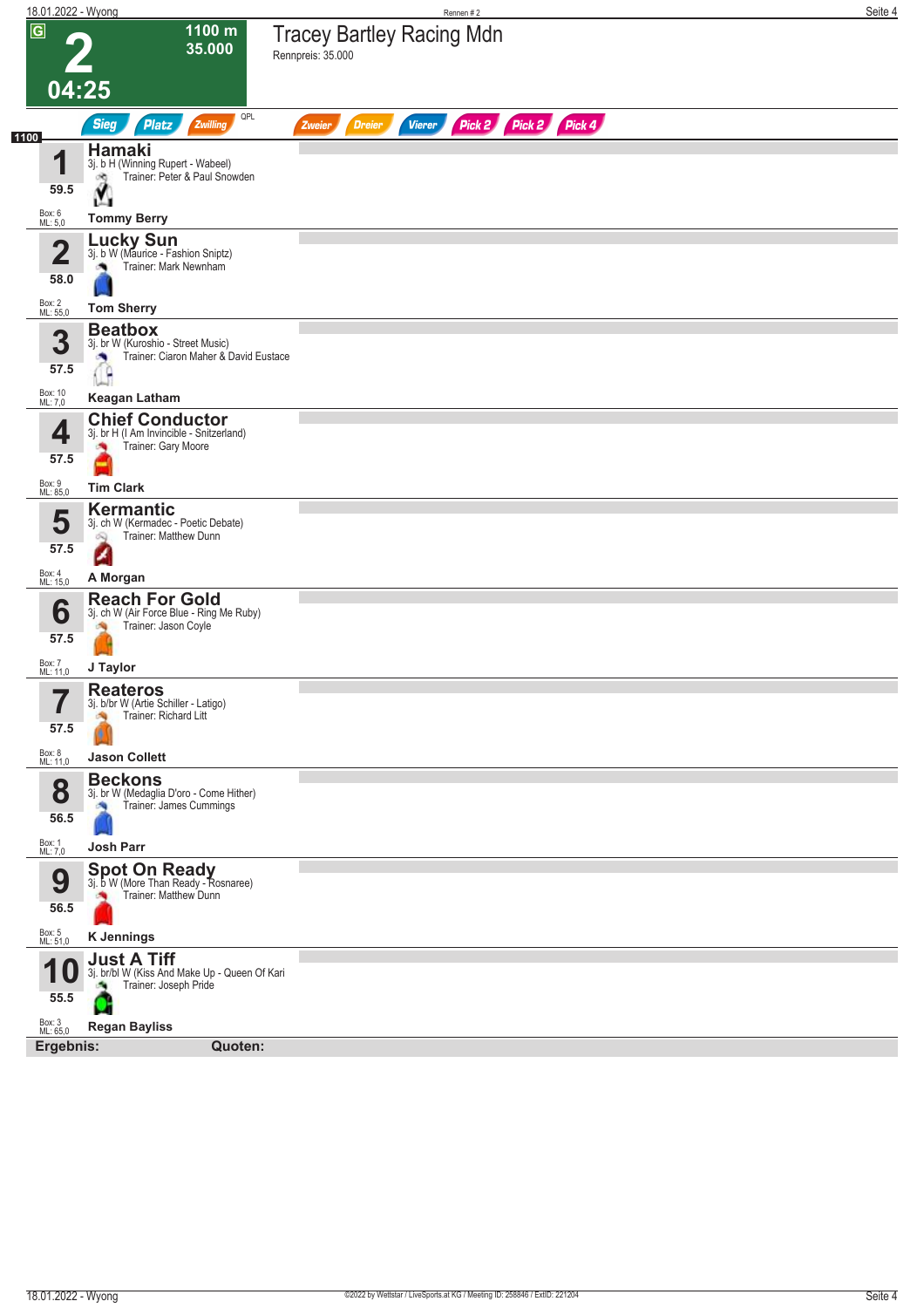| 18.01.2022 - Wyong         |                                                                                             | Rennen#3                                                         | Seite 5 |
|----------------------------|---------------------------------------------------------------------------------------------|------------------------------------------------------------------|---------|
| $\sqrt{G}$                 | 1600 m<br>35.000                                                                            | Damien Lane Mdn Hcp<br>Rennpreis: 35.000                         |         |
| 05:05                      |                                                                                             |                                                                  |         |
|                            | QPL<br><b>Sieg</b><br><b>Platz</b><br>Zwilling                                              | Pick 2 Pick 2 Pick 4<br><b>Vierer</b><br><b>Dreier</b><br>Zweier |         |
| 1600<br>И                  | <b>A Real Riot</b><br>4j. b W (Warrior's Reward - Desert Sapphire)                          |                                                                  |         |
| 59.0                       | Trainer: Rodney Bailey<br>U                                                                 |                                                                  |         |
| Box: 11<br>ML: 44,0        | <b>Ellen Hennessy</b>                                                                       |                                                                  |         |
| $\mathbf 2$                | Handsome King<br>4j. b/br H (Hinchinbrook - Gypsy Dollar)                                   |                                                                  |         |
| 59.0                       | Trainer: Robert Quinn<br>×                                                                  |                                                                  |         |
| Box: 3<br>ML: 12,0         | <b>Tom Sherry</b>                                                                           |                                                                  |         |
| 3                          | Vegas Outlaw<br>5j. b W (Casino Prince - Zerelda)<br>Trainer: Sara Ryan                     |                                                                  |         |
| 59.0                       |                                                                                             |                                                                  |         |
| Box: 10<br>ML: 41,0        | <b>Keagan Latham</b><br><b>Amber One</b>                                                    |                                                                  |         |
| 4                          | 4j. b W (Road To Rock - Turf Cutter Girl)<br>Trainer: Anthony Cummings                      |                                                                  |         |
| 58.0<br>Box: 1             |                                                                                             |                                                                  |         |
| ML: 75,0                   | <b>Jason Collett</b><br><b>Tailoring</b>                                                    |                                                                  |         |
| 5<br>57.5                  | 4j. br W (Pendragon - Cool And Chic)<br>Trainer: Anthony Cummings                           |                                                                  |         |
| Box: 7<br>ML: 501,0        | đ<br><b>Jason Collett</b>                                                                   |                                                                  |         |
| 6                          | <b>Belleplaine</b><br>4j. b/br S (Barbados - What A World)                                  |                                                                  |         |
| 56.0                       | Trainer: Jay Hopkins<br>Q                                                                   |                                                                  |         |
| Box: 9<br>ML: 65,0         | <b>K</b> Jennings                                                                           |                                                                  |         |
| 7<br>$\blacksquare$        | <b>Cosmic Miss</b><br>4j. bl S (Exosphere - Ludka)                                          |                                                                  |         |
| 56.0                       | Trainer: Mark De Montfort<br>A                                                              |                                                                  |         |
| Box: 8<br>ML: 13,0         | <b>Dylan Gibbons</b>                                                                        |                                                                  |         |
| 8                          | <b>Currency Queen</b><br>5j. b S (Eurozone - Bandit Queen)<br>Trainer: Rodney Ollerton<br>a |                                                                  |         |
| 56.0                       | E                                                                                           |                                                                  |         |
| Box: 2<br>ML: 38,0         | <b>Christian Reith</b><br><b>Danzette</b>                                                   |                                                                  |         |
| 9                          | 4j. b S (Epaulette - Sleight Of Hand)<br>Trainer: Blake Fitzpatrick                         |                                                                  |         |
| 56.0<br>Box: 4<br>ML: 11,0 | M.                                                                                          |                                                                  |         |
|                            | <b>Louise Day</b><br><b>Finnman</b>                                                         |                                                                  |         |
| 56.0                       | 4j. b W (Dundeel - Infinite Fortune)<br>Trainer: Wayne Seelin<br>J.                         |                                                                  |         |
| Box: 12<br>ML: 15,0        | Reece Jones                                                                                 |                                                                  |         |
| И                          | Jaxon's Day<br>4j. br/bl W (Domesday - Merry Shinko)                                        |                                                                  |         |
| 56.0                       | Trainer: Amanda Davis                                                                       |                                                                  |         |
| Box: 5<br>ML: 26,0         | Jenny Duggan                                                                                |                                                                  |         |
|                            | <b>Preferred Choice</b><br>4j. ch S (Choisir - Bulla Baby)                                  |                                                                  |         |
| 56.0                       | Trainer: Anthony Cummings                                                                   |                                                                  |         |
| Box: 6<br>ML: 21,0         | <b>B</b> Spriggs                                                                            |                                                                  |         |
| Ergebnis:                  | Quoten:                                                                                     |                                                                  |         |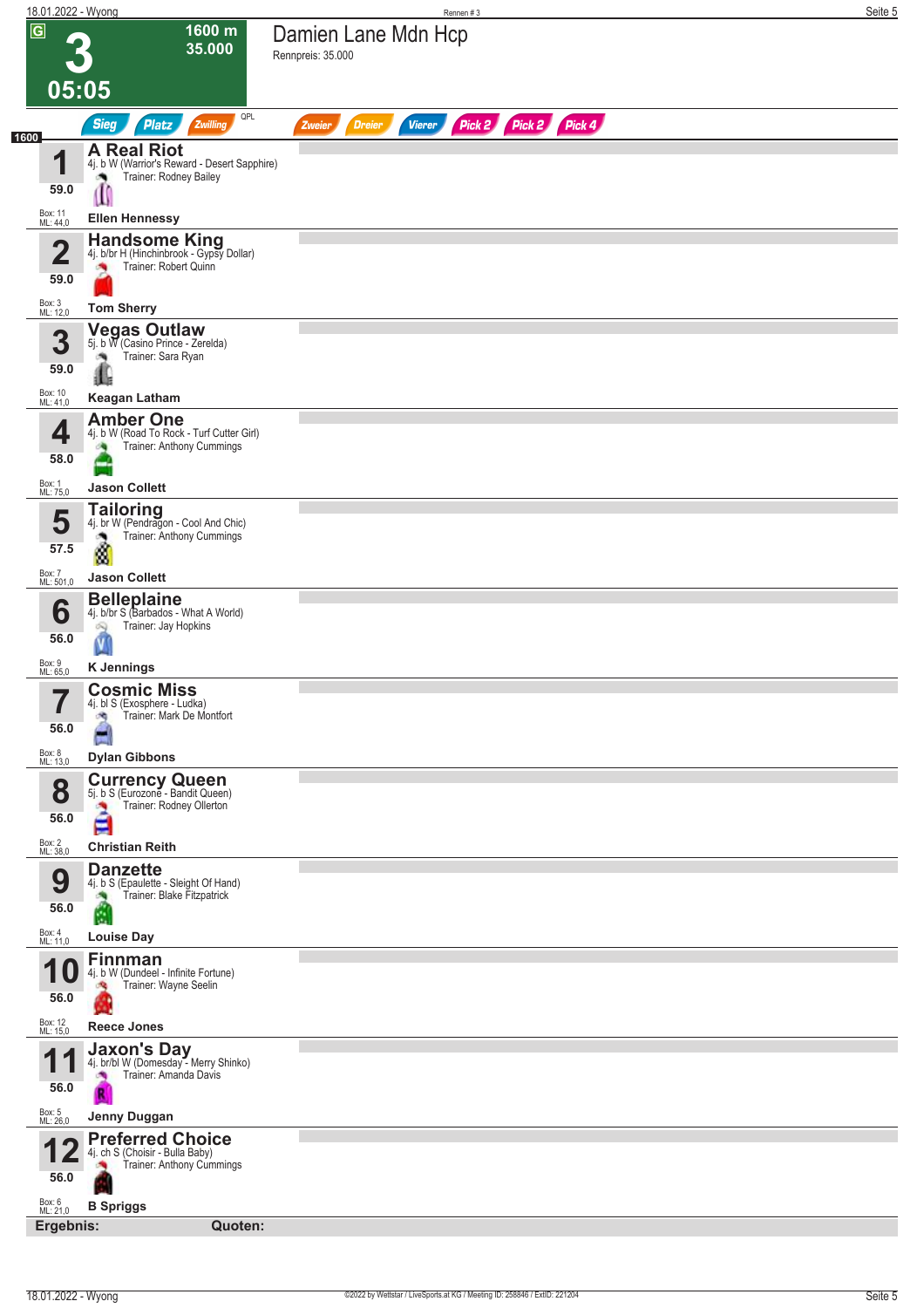| 18.01.2022 - Wyong                               |                                                                                                           | Rennen#4                                                                | Seite 6 |
|--------------------------------------------------|-----------------------------------------------------------------------------------------------------------|-------------------------------------------------------------------------|---------|
| $\overline{G}$<br>05:40                          | 1350 m<br>35.000                                                                                          | Happy Retirement L Tilley-Bm64<br>Rennpreis: 35.000                     |         |
|                                                  | QPL<br><b>Sieg</b><br>Platz<br>Zwilling                                                                   | Pick 2 Pick 2 Pick 4 Pick 4<br><b>Vierer</b><br><b>Dreier</b><br>Zweier |         |
| 1350<br>И<br>62.0                                | <b>Fenech</b><br>5j. b W (Redoute's Choice - National Colour)<br>Trainer: Kim Waugh<br>Q                  |                                                                         |         |
| Box: 1<br>ML: 65,0                               | <b>Jackson Searle</b>                                                                                     |                                                                         |         |
| 2<br>Z<br>60.5                                   | <b>Buzz</b><br>6j. b W (Denman - Siren)<br>Trainer: Craig Carmody                                         |                                                                         |         |
| Box: 2<br>ML: 4,0                                | <b>Chris C Williams</b>                                                                                   |                                                                         |         |
| 3<br>59.5                                        | <b>Acoustix</b><br>6j. ch W (Snitzel - Alberton Park)<br>Trainer: S G Morton                              |                                                                         |         |
| Box: 9<br>ML: 55,0                               | <b>Cejay Graham</b>                                                                                       |                                                                         |         |
| 4<br>59.0                                        | <b>Rejoiced</b><br>3j. b H (Redoute's Choice - Joy Toy)<br>Trainer: Annabel Neasham<br>ंच                 |                                                                         |         |
| Box: 7<br>ML: 37,0                               | <b>Tommy Berry</b>                                                                                        |                                                                         |         |
| 5<br>58.5                                        | <b>The Defiant One</b><br>4j. b W (Rubick - Derelique)<br>Trainer: D Riley                                |                                                                         |         |
| Box: 6<br>ML: 8,0                                | <b>Reece Jones</b>                                                                                        |                                                                         |         |
| 6<br>56.5                                        | <b>American Salute</b><br>7j. b W (All American - Reverenza)<br>Trainer: Matthew Smith                    |                                                                         |         |
| Box: 3<br>ML: 11,0                               | <b>Jason Collett</b>                                                                                      |                                                                         |         |
| 7<br>$\mathbf{r}$<br>55.0<br>Box: 10<br>ML: 95,0 | <b>Danish Prince</b><br>3j. b W (Dane Shadow - Crown Moss)<br>Trainer: Marc Conners<br>đ.<br>S Lisnyy     |                                                                         |         |
| 8                                                | <b>Mexican Standoff</b><br>5j. b/br W (Sebring - Sombrero)<br>Trainer: Stephen Farley                     |                                                                         |         |
| 55.0                                             | 內<br>£                                                                                                    |                                                                         |         |
| Box: 5<br>ML: 101,0<br>9                         | <b>Louise Day</b><br><b>Allez Rev</b><br>8j. br W (Dream Ballad - Crezned)<br>Trainer: Wayne Seelin<br>d. |                                                                         |         |
| 55.0<br>Box: 8<br>ML: 101,0                      | <b>Jake Barrett</b>                                                                                       |                                                                         |         |
| 55.0                                             | <b>Phoenix Flyer</b><br>6j. b W (So You Think - Freckled Face)<br>Trainer: Nicole Hudson<br>o.            |                                                                         |         |
| Box: 4<br>ML: 101,0                              | <b>Ellen Hennessy</b>                                                                                     |                                                                         |         |
| Ergebnis:                                        | Quoten:                                                                                                   |                                                                         |         |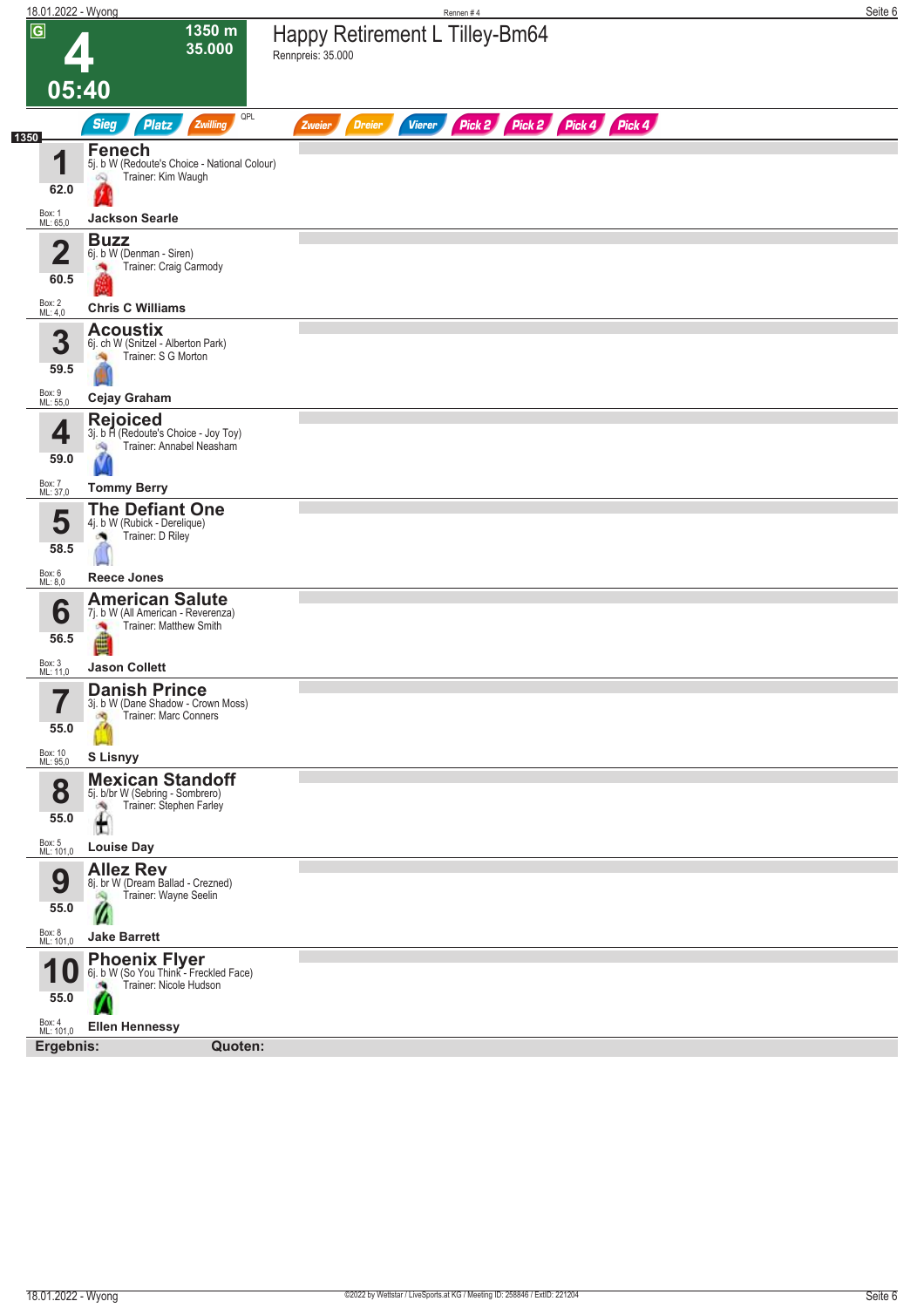| 18.01.2022 - Wyong                                          |                                                                                                           | Rennen #5                                                        | Seite 7 |
|-------------------------------------------------------------|-----------------------------------------------------------------------------------------------------------|------------------------------------------------------------------|---------|
| $\overline{\mathsf{G}}$                                     | $1350 \text{ m}$<br>35.000                                                                                | Kristen Buchanan Racing<br>Rennpreis: 35.000                     |         |
| 06:15                                                       |                                                                                                           |                                                                  |         |
| 1350                                                        | QPL<br><b>Sieg</b><br><b>Platz</b><br>Zwilling                                                            | Pick 2 Pick 2 Pick 3 Pick 4<br><b>Dreier</b><br>Vierer<br>Zweier |         |
| 1<br>59.0                                                   | <b>Confessed</b><br>4j. br S (Press Statement - Absolvent)<br>Trainer: Kris Lees                          |                                                                  |         |
| Box: 5<br>ML: 33,0                                          | <b>Jason Collett</b>                                                                                      |                                                                  |         |
| $\mathbf{2}$<br>59.0                                        | Dawn Flight<br>4j. br S (Fighting Sun - My Caper)<br>Trainer: J M Austin<br>沟                             |                                                                  |         |
| Box: 8<br>ML: 17,0                                          | J Taylor                                                                                                  |                                                                  |         |
| 3<br>59.0                                                   | <b>Mon Amore</b><br>4j. b S (Sebring - Adviso)<br>Trainer: Paul Perry<br>俩                                |                                                                  |         |
| Box: 6<br>ML: 15,0                                          | <b>Reece Jones</b>                                                                                        |                                                                  |         |
| 4<br>58.0                                                   | <b>Hello Sunshine</b><br>5j. br S (Jimmy Choux - Frescoes)<br>Trainer: John Bannister<br>鸿                |                                                                  |         |
| Box: 3<br>ML: 85,0                                          | <b>Madi Derrick</b>                                                                                       |                                                                  |         |
| 5<br>58.0                                                   | <b>Kung Fu Mushu</b><br>4j. b S (Scissor Kick - Miss Mushu)<br>Trainer: Peter & Paul Snowden<br>Θ         |                                                                  |         |
| Box: 1<br>ML: 5,0                                           | <b>Tommy Berry</b>                                                                                        |                                                                  |         |
| 6<br>57.0                                                   | <b>A Fortunate Lass</b><br>6j. b S (Hinchinbrook - Street Lass)<br>Trainer: Damien Lane<br>Ø              |                                                                  |         |
| Box: 2<br>ML: 19,0                                          | <b>Chris C Williams</b>                                                                                   |                                                                  |         |
| $\overline{\phantom{a}}$<br>I<br>57.0<br>Box: 10<br>ML: 6,0 | <b>Tanzimat</b><br>3j. b S (Lonhro - Ottoman)<br>Trainer: James Cummings<br><b>SQ</b><br><b>Tim Clark</b> |                                                                  |         |
|                                                             | <b>Keen Contributer</b>                                                                                   |                                                                  |         |
| 8<br>56.5                                                   | 4j. b S (Contributer - Shezenthusiastic)<br>Trainer: Scott Singleton                                      |                                                                  |         |
| Box: 9<br>ML: 13,0                                          | <b>Jay Ford</b>                                                                                           |                                                                  |         |
| 9<br>56.5                                                   | Louder<br>5j. ch S (All Too Hard - Assertive Sound)<br>Trainer: Brad Widdup<br>Q                          |                                                                  |         |
|                                                             | $\overline{\mathsf{o}}$                                                                                   |                                                                  |         |
| Box: 4<br>ML: 12,0                                          | <b>Jackson Searle</b>                                                                                     |                                                                  |         |
| <b>10</b><br>56.0                                           | <b>Hit The High Note</b><br>5j. b/br S (Deep Field - Jokes N Jazz)<br>Trainer: Mark Minervini<br>Q        |                                                                  |         |
| Box: 7<br>ML: 13,0                                          | A Morgan                                                                                                  |                                                                  |         |
| Ergebnis:                                                   | Quoten:                                                                                                   |                                                                  |         |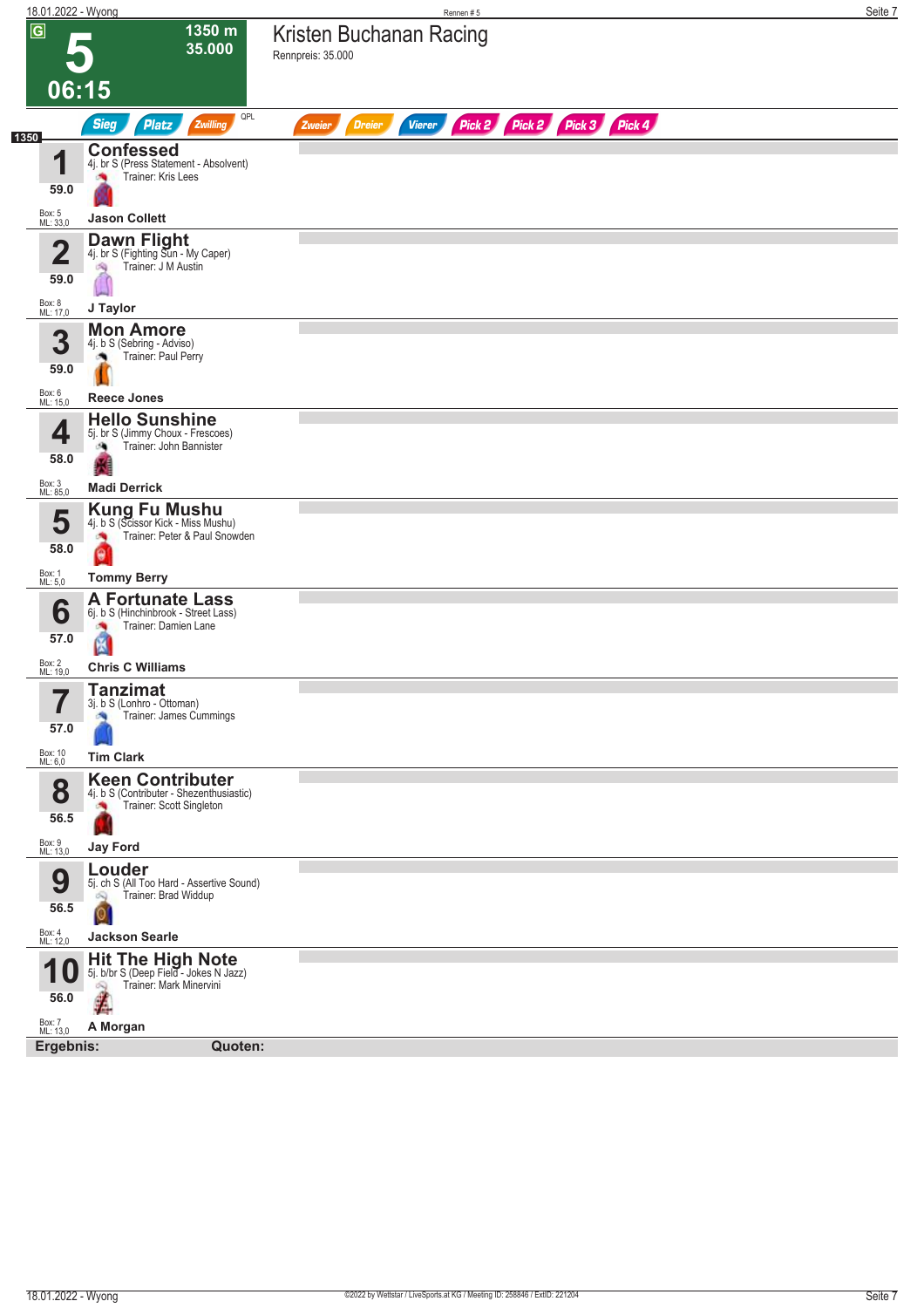|                | 18.01.2022 - Wyong      |                                                                                                                | Rennen#6                                                                | Seite 8 |
|----------------|-------------------------|----------------------------------------------------------------------------------------------------------------|-------------------------------------------------------------------------|---------|
| $\overline{G}$ |                         | 1100 m<br>35.000                                                                                               | Kim Waugh Racing<br>Rennpreis: 35.000                                   |         |
|                | 06:51                   |                                                                                                                |                                                                         |         |
|                |                         | QPL<br><b>Sieg</b><br>Platz<br>Zwilling                                                                        | Pick 2 Pick 2 Pick 3 Pick 4<br><b>Vierer</b><br><b>Dreier</b><br>Zweier |         |
| 1100           | И<br>61.0               | <b>Miss Bosetti</b><br>4j. b S (Snitzel - Miss Iguacu)<br>Trainer: Peter & Paul Snowden<br>Q                   |                                                                         |         |
|                | Box: 2<br>ML: 20,0      | ٥<br><b>Tommy Berry</b>                                                                                        |                                                                         |         |
|                | $\overline{\mathbf{2}}$ | <b>Stormborn</b><br>4j. b S (Headwater - Quick's The Word)                                                     |                                                                         |         |
|                | 61.0                    | Trainer: Mark Newnham<br>淘                                                                                     |                                                                         |         |
|                | Box: 7<br>ML: 48,0      | <b>Josh Parr</b>                                                                                               |                                                                         |         |
|                | 3<br>60.5               | <b>Telluride</b><br>3j. br S (Medaglia D'oro - Calaverite)<br>Trainer: James Cummings                          |                                                                         |         |
|                | Box: 9<br>ML: 48,0      | <b>Reece Jones</b>                                                                                             |                                                                         |         |
|                | 4<br>59.5               | <b>Mabel</b><br>3j. br S (Dream Ahead - My Girl Tess)<br>Trainer: Tracey Bartley                               |                                                                         |         |
|                | Box: 11                 |                                                                                                                |                                                                         |         |
|                | ML: 8,0<br>5            | <b>Superstasia</b><br>4j. br S (Super One - Anastasia Girl)                                                    |                                                                         |         |
|                | 58.5                    | Trainer: Damien Lane<br>Ы                                                                                      |                                                                         |         |
|                | Box: 4<br>ML: 16,0      | Darryl Mclellan                                                                                                |                                                                         |         |
|                | 6<br>58.0               | <b>Riva Del Sol</b><br>3j. b S (Press Statement - Riva Del Mar)<br>Trainer: Con Karakatsanis<br>÷.             |                                                                         |         |
|                |                         | Ш<br><b>K</b> Jennings                                                                                         |                                                                         |         |
|                | Box: 3<br>ML: 42,0<br>7 | <b>Dreaming For More</b><br>6j. ch S (Dream Ahead - More Than Royal)                                           |                                                                         |         |
|                | $\blacksquare$<br>57.5  | Trainer: P N Mills<br>2                                                                                        |                                                                         |         |
|                | Box: 8<br>ML: 41,0      | <b>S Lisnyy</b>                                                                                                |                                                                         |         |
|                | 8                       | <b>Squiggles</b><br>3j. b S (Shalaa - Zigzag)<br>Trainer: Mark Newnham                                         |                                                                         |         |
|                | 57.0                    | ma                                                                                                             |                                                                         |         |
|                | Box: 12<br>ML: 16,0     | <b>Mosht Up</b>                                                                                                |                                                                         |         |
|                | 9<br>57.0               | 6j. b S (Moshe - Solar)<br>Trainer: Stephen Schofield<br>Ñ                                                     |                                                                         |         |
|                | Box: 5<br>ML: 16,0      | <b>Madi Derrick</b>                                                                                            |                                                                         |         |
|                | 1 U<br>56.5             | <b>Dancing Dollar</b><br>5j. b/br S (Wandjina - Ambers Waltz)<br>Trainer: Sam Kavanagh                         |                                                                         |         |
|                | Box: 13<br>ML: 91,0     | <b>Andrew Gibbons</b>                                                                                          |                                                                         |         |
|                | И                       | <b>New York Gal</b>                                                                                            |                                                                         |         |
|                | 56.0                    | 3j. b S (Deep Field - Uptown Rock)<br>Trainer: G Waterhouse & A Bott                                           |                                                                         |         |
|                | Box: 6<br>ML: 13,0      | <b>Winona Costin</b>                                                                                           |                                                                         |         |
|                | 55.5                    | <b>Shocking Force</b><br>3j. ch S (Air Force Blue - Little Shocker)<br>Trainer: Clarry Conners<br>$\mathbf{A}$ |                                                                         |         |
|                | Box: 14<br>ML: 26,0     | <b>Tom Sherry</b>                                                                                              |                                                                         |         |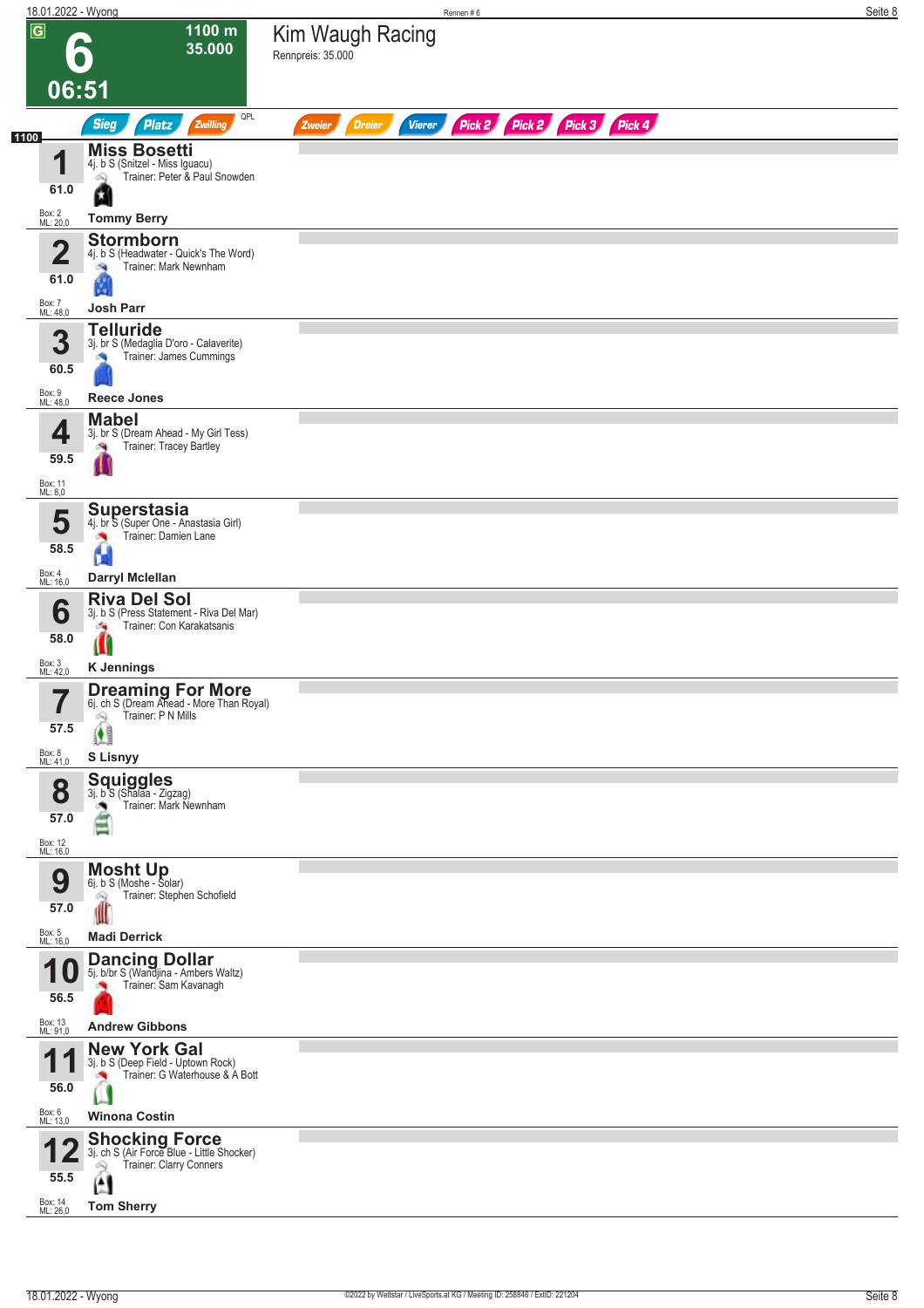| 18.01.2022 - Wyong                                                                                                              | Rennen#6                                                            | Seite 9 |
|---------------------------------------------------------------------------------------------------------------------------------|---------------------------------------------------------------------|---------|
| $\overline{G}$<br>1100 m<br>a<br>35.000                                                                                         | Kim Waugh Racing<br>Rennpreis: 35.000                               |         |
| 06:51                                                                                                                           |                                                                     |         |
| QPL<br><b>Sieg</b><br>Platz<br>Zwilling                                                                                         | Pick 2 Pick 3 Pick 4<br>Pick 2<br>Dreier<br><b>Vierer</b><br>Zweier |         |
| <b>My Girl Rocks</b><br>5j. b S (Fastnet Rock - Defiant Dame)<br>13<br>Trainer: Anthony Cummings<br>56.0<br>Box: 10<br>ML: 51,0 |                                                                     |         |
| <b>Penopera</b><br>4j. ch S (Va Pensiero - Ashlee's Jewel)<br>Trainer: Jason Coyle<br>57.0<br>ভূ<br>Box: 1<br>ML: 51,0          |                                                                     |         |
| Ergebnis:<br>Quoten:                                                                                                            |                                                                     |         |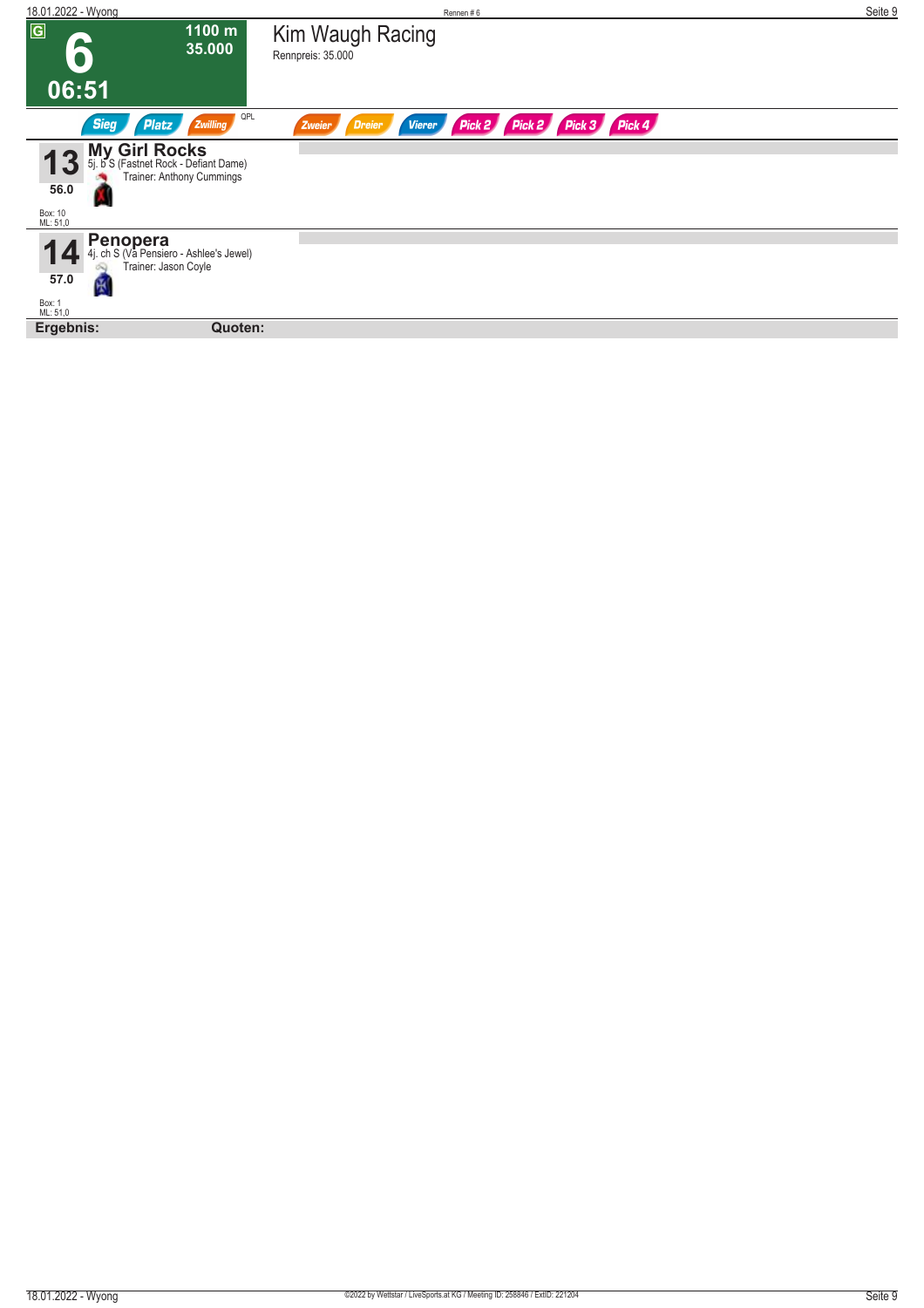